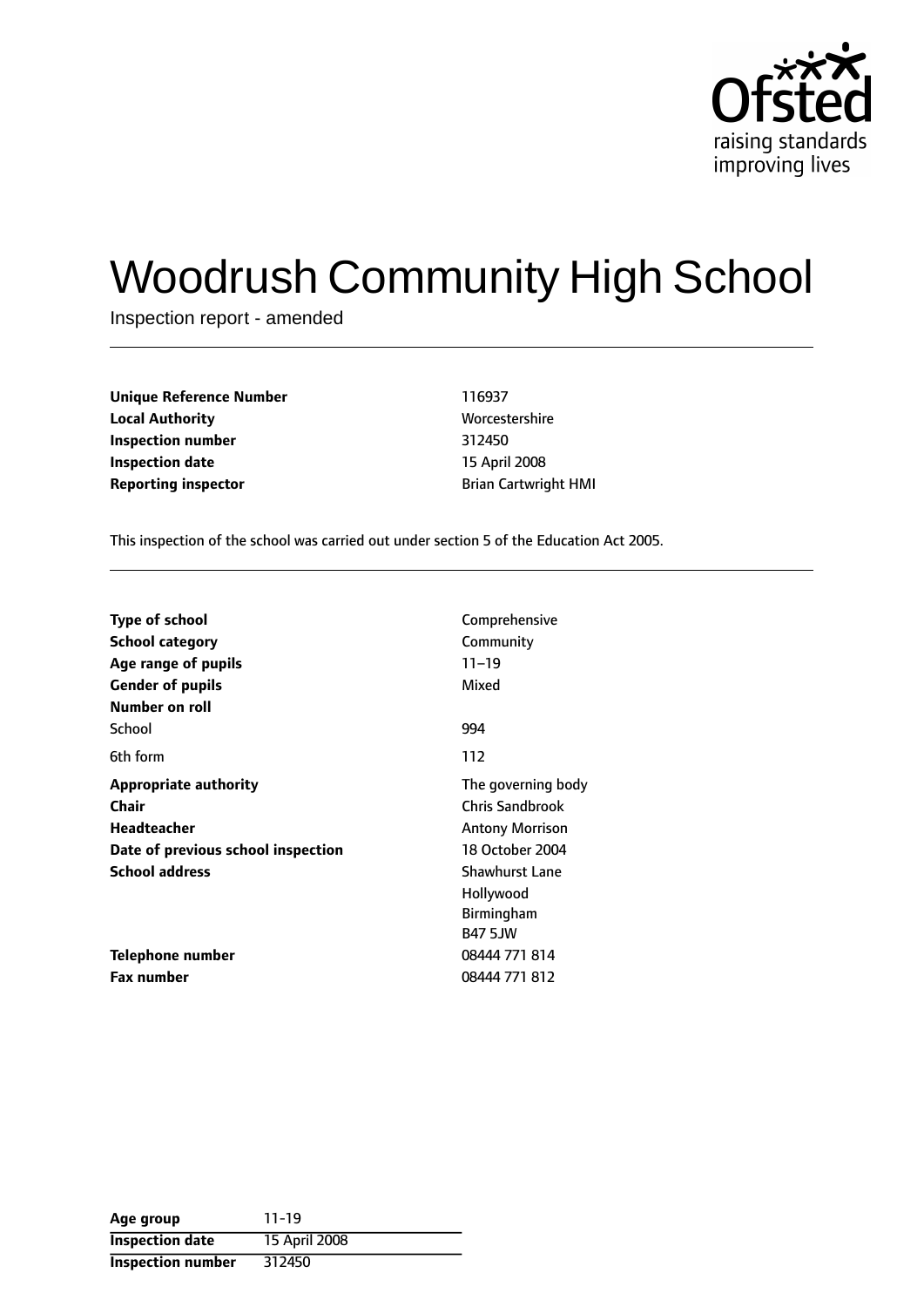# **Amended Report Addendum**

Report amended due to administration error

© Crown copyright 2008

Website: www.ofsted.gov.uk

This document may be reproduced in whole or in part for non-commercial educational purposes, provided that the information quoted is reproduced without adaptation and the source and date of publication are stated.

Further copies of this report are obtainable from the school. Under the Education Act 2005, the school must provide a copy of this report free of charge to certain categories of people. A charge not exceeding the full cost of reproduction may be made for any other copies supplied.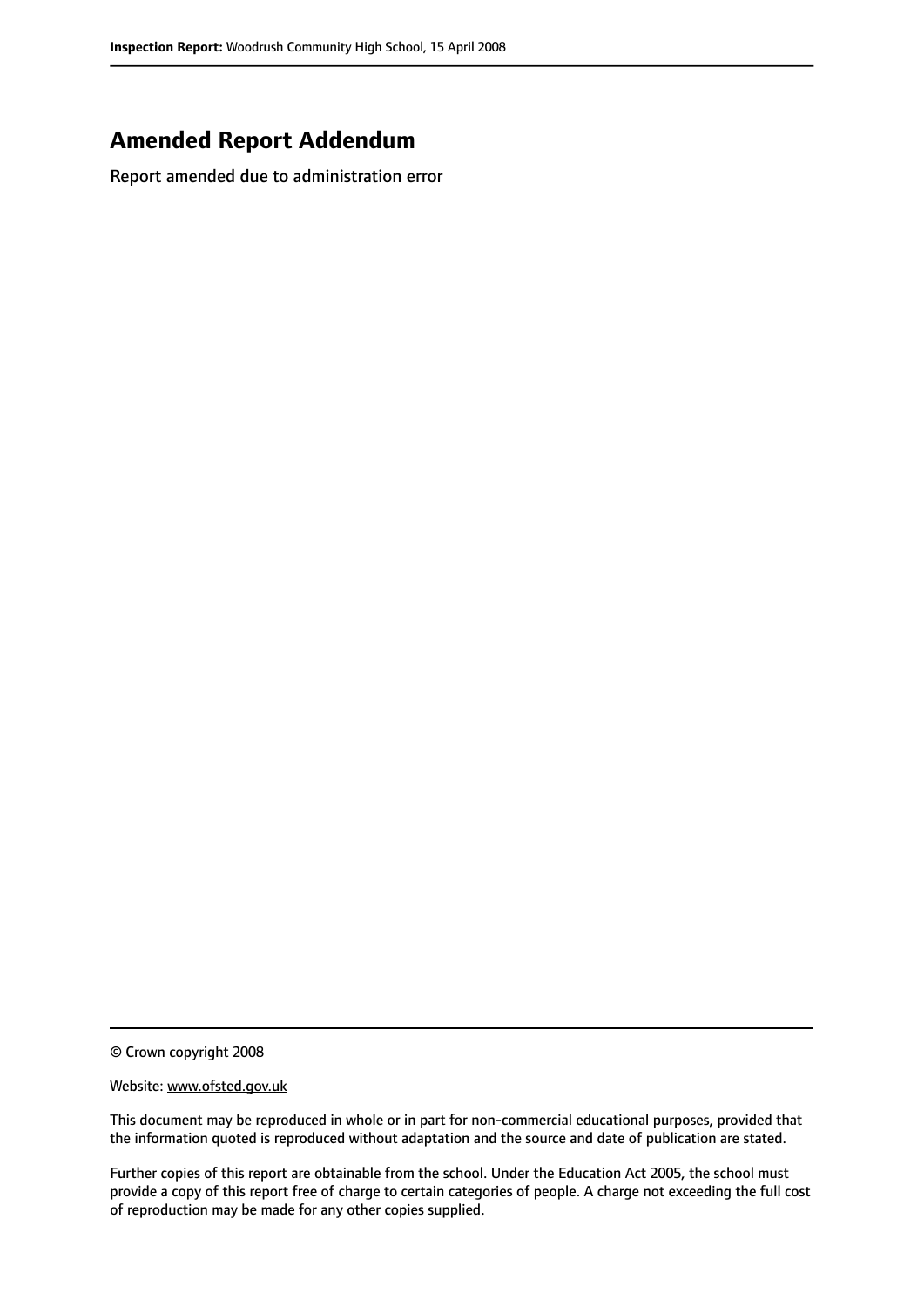# **Introduction**

The inspection was carried out by one of Her Majesty's Inspectors and an Additional Inspector. Inspectors evaluated the overall effectiveness of the school and investigated the quality of the curriculum, care, guidance and support, the sixth form, assessment, and achievement and standards, gathering evidence from observations, discussions with staff and students, public examination results, and responses to the parent questionnaire. Other aspects of the school's work were not investigated in detail, but inspectors found no evidence to suggest that the school's own assessments, as given in its self-evaluation, were not justified, and these have been included where appropriate in this report.

# **Description of the school**

This average-sized comprehensive school has a small but growing sixth form. The overall socio-economic indicators and proportions of students from minority ethnic backgrounds are broadly average but these mask some unusual features. These include disproportionately higher numbers from disadvantaged and privileged backgrounds, leaving fewer 'in the middle'. The academic attainment of pupils on entry is broadly in line with the national average, with slightly lower proportions of the most able due to the presence of local selective schools.

## **Key for inspection grades**

| Grade 1 | Outstanding  |
|---------|--------------|
| Grade 2 | Good         |
| Grade 3 | Satisfactory |
| Grade 4 | Inadequate   |
|         |              |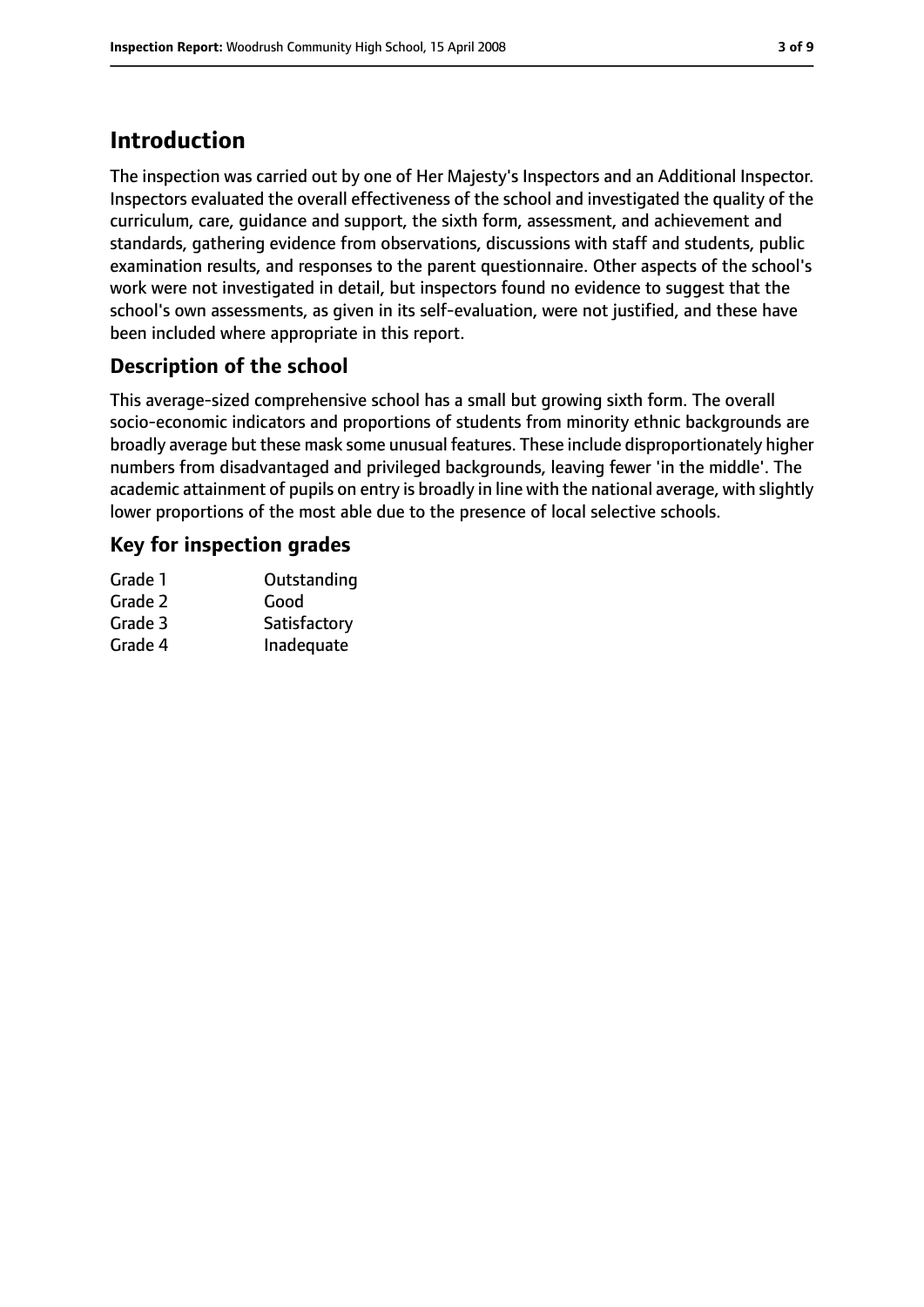# **Overall effectiveness of the school**

#### **Grade: 2**

Woodrush Community High school is a good school. It is improving strongly and is effectively ensuring students of all abilities and backgrounds make good progress. All of the performance indicators for the school are climbing. As one parent put it, 'Our daughter is extremely happy, and our son starts in September and can't wait!'

Several factors are behind this positive picture, beginning with a determined focus on ensuring teaching and learning are constantly reviewed and improved. The headteacher has an infectious enthusiasm for ensuring students reach their potential. He is systematically and successfully 'picking off' key strategic aspects of the school one by one, with the next target being the sixth form. He has developed his leadership team very well, so that they share his attitude of relentless optimism. The monitoring and evaluation by the school's managers is effective in resolving weaknesses, and in promoting good practice. One particularly impressive feature is the quality of staff professional development; this is proactively supporting teachers in their career paths, and enabling wide access to expertise outside the school that is brought back to classrooms. Teachers said that the school was 'looking after their future careers'. Several parents had a concern over the number of classes whose regular teacher had changed, but inspection evidence indicated that the school had taken effective action to minimise the impact of some temporary absence. The proportion of permanent staff turnover is typical.

Students are very positive about school and enjoy learning here. They behave well, particularly in unstructured settings such as break and lunchtime, and staff report how much this has improved since the previous inspection. Students confirm that the school deals swiftly with any concerns and, as result, feel safe. The school has improved attendance significantly since the previous inspection and sharply reduced exclusions to low levels. All of the students inspectors met had enjoyed a trip, visit or participated in a production or sports event and at least half of them do some extra activity every week. They have every opportunity to eat healthily, and more of them are choosing to do so. Woodrush is preparing them well for their next steps in life. The school council is developing its role, with a clear agenda of what needs to be done to improve student life.

Teaching is good overall, thanks to the good subject knowledge of teachers and a dynamic blend of experienced and newly qualified staff who are all working to a common high level of expectations in their planning. At its best, students use the opportunities for independent action well, can self- and peer-assess their work, and participate enthusiastically in class discussion. Marking can be informative and diagnostic, although there are also examples where work has not been marked, or comments have been superficial. Sometimes, even where comments have been accurate, students have not always responded to these comments directly.

The curriculum is good with some outstanding features, in particular, the quality of transition between primary and secondary school. This has been effectively resourced by the specialist technology college status, and is leading to much better progress in Key Stage 3 than at the previous inspection. Key Stage 4 achievement is also good, because different curriculum pathways provide a growing range of qualifications. Emerging partnerships with other Worcestershire secondary schools are leading to greater vocational choice.

Care, guidance and support are outstanding. Thisisin no small part because of the very effective use of heads of house. These staff, from a non-teaching background, have the time and experience to spend individually with students, monitoring and discussing their progress, and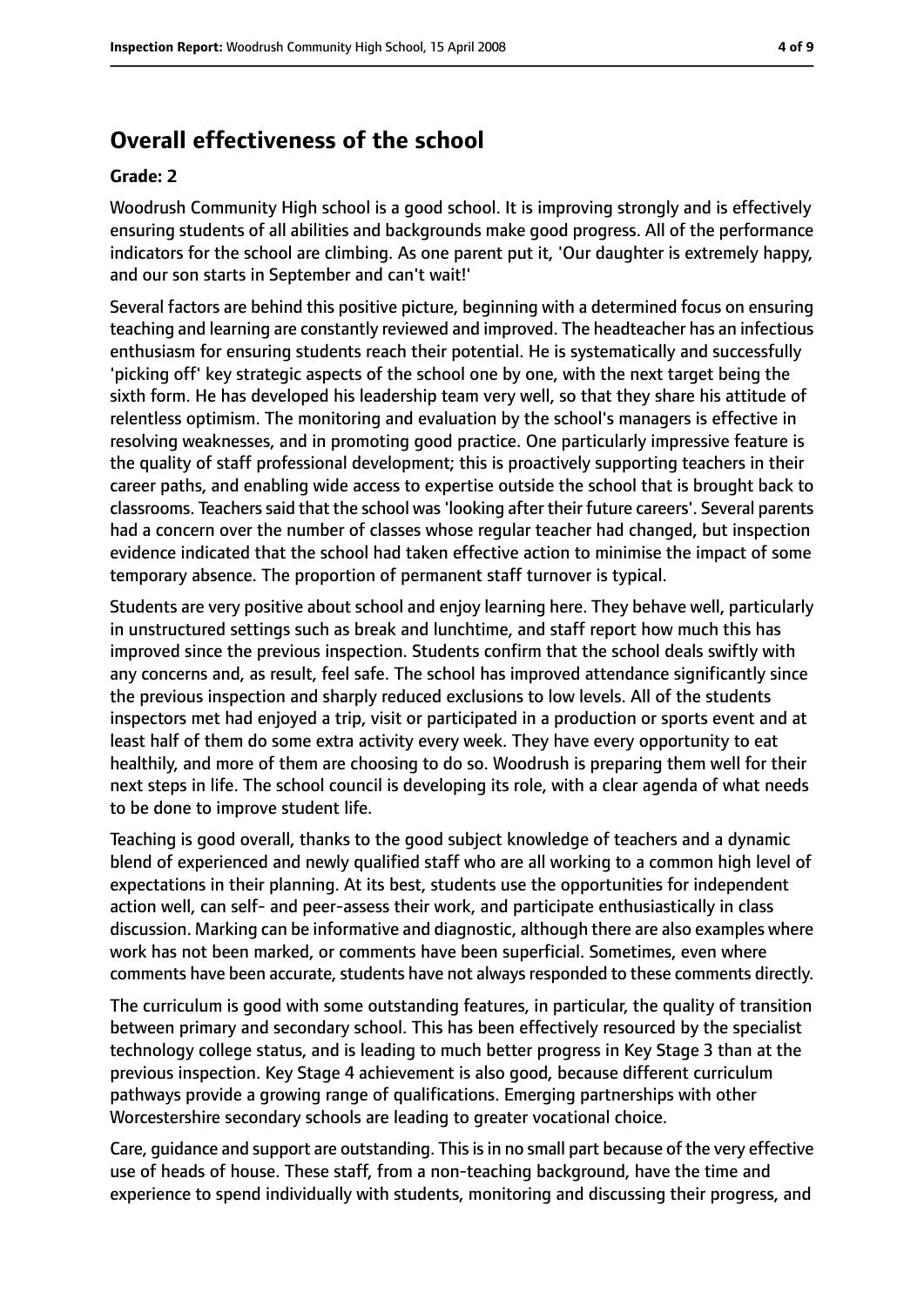directing intervention on their behalf if necessary. This relationship extends to close working with parents, and other agencies as required. Procedures for safeguarding students are fully in place.

The combination of good teaching, good and improving curriculum, and outstanding support for learners has ensured standards have risen sharply since the previous inspection. Now, students at both Key Stage 3 and Key Stage 4 attain above average standards and make good progress when compared to their marginally higher than average starting points in Year 7. There are minor variations in the relative performance of girls and boys but no discernable pattern is evident over time. Current measures of academic standards, compared to the same time last year, are higher still and consistent with the school's challenging targets. Students with learning difficulties and/or disabilities make equally good progress and are very much part of full school life. Good support by classroom assistants is a key reason for their success, as is the drive and leadership of the school's Special Educational Needs Coordinator (SENCO), who is part of the senior leadership team.

#### **Effectiveness of the sixth form**

#### **Grade: 3**

Students enjoy sixth form life, feeling part of a community and valuing the freedom to organise their own studies. They say that their subject teachers support them well and are always willing to give up their time to help them. Assessment procedures are helpful in enabling them to develop their work and their progress is effectively monitored. The satisfactory sixth form curriculum is developing and there are now a variety of pathways including vocational courses at all levels to meet the individual needs of students. The curriculum is enriched by a variety of trips and visits.

Sixth form achievement and standards are satisfactory. Students value the opportunity to take responsibility within the school, for example, organising house events and charity fundraising. However, sixth form students do not feel that they are yet given sufficient priority in the support they receive. 'We are an afterthought,' one student said. This is highlighted by the lack of adequate common room facilities and independent study resources such as effective computer workplaces. The school is well aware of these concerns and is actively engaged with the local Learning and Skills authority to develop and extend facilities.

#### **What the school should do to improve further**

- Ensure the sixth form takes priority in the next stages of school development, building upon the successful improvements in the main school, including a distinctive sixth form identity, with good study and social resources.
- Ensure day-to-day marking consistently gives good feedback to students on how to improve their work, and students have time to act upon that advice.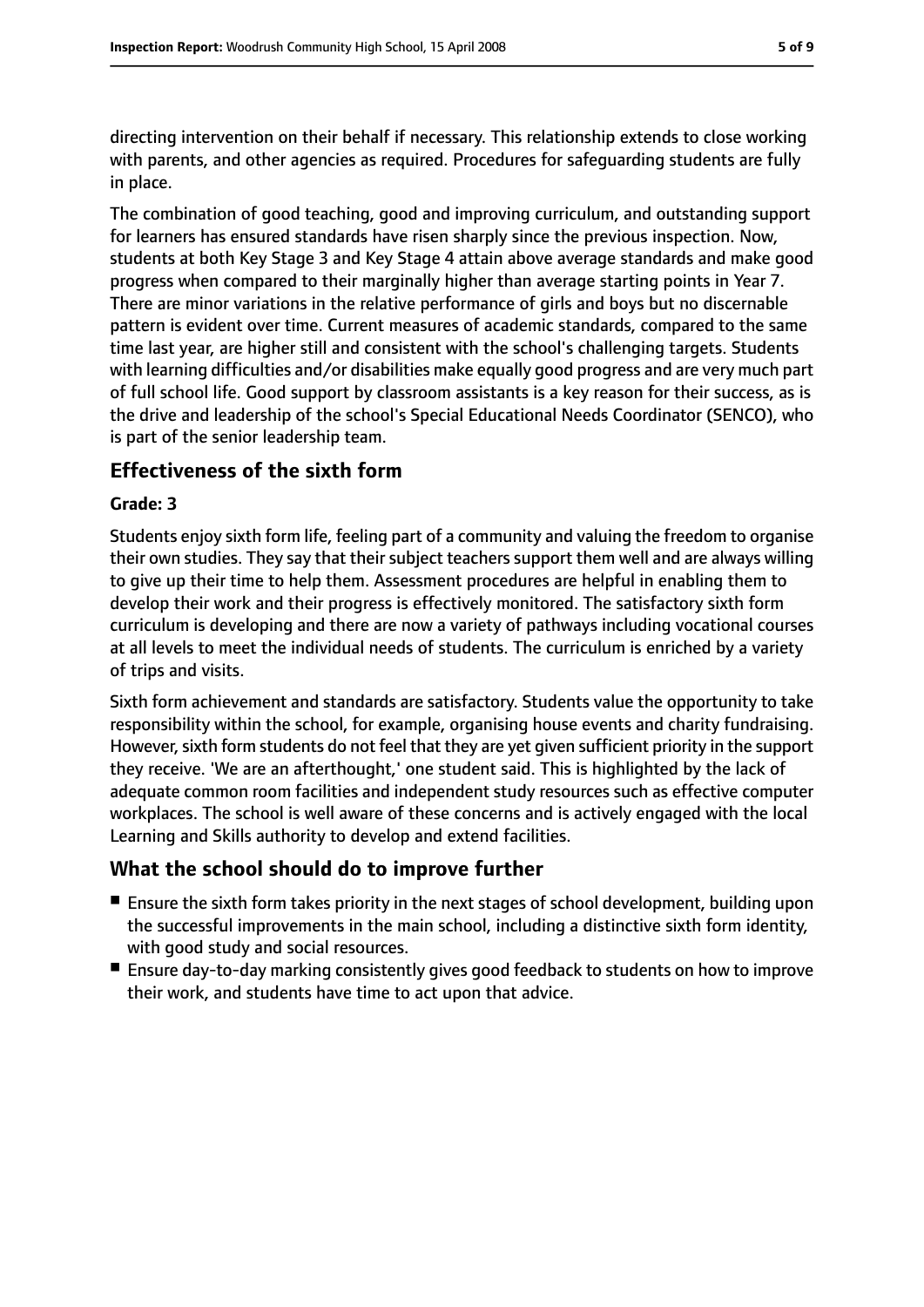**Any complaints about the inspection or the report should be made following the procedures set out in the guidance 'Complaints about school inspection', which is available from Ofsted's website: www.ofsted.gov.uk.**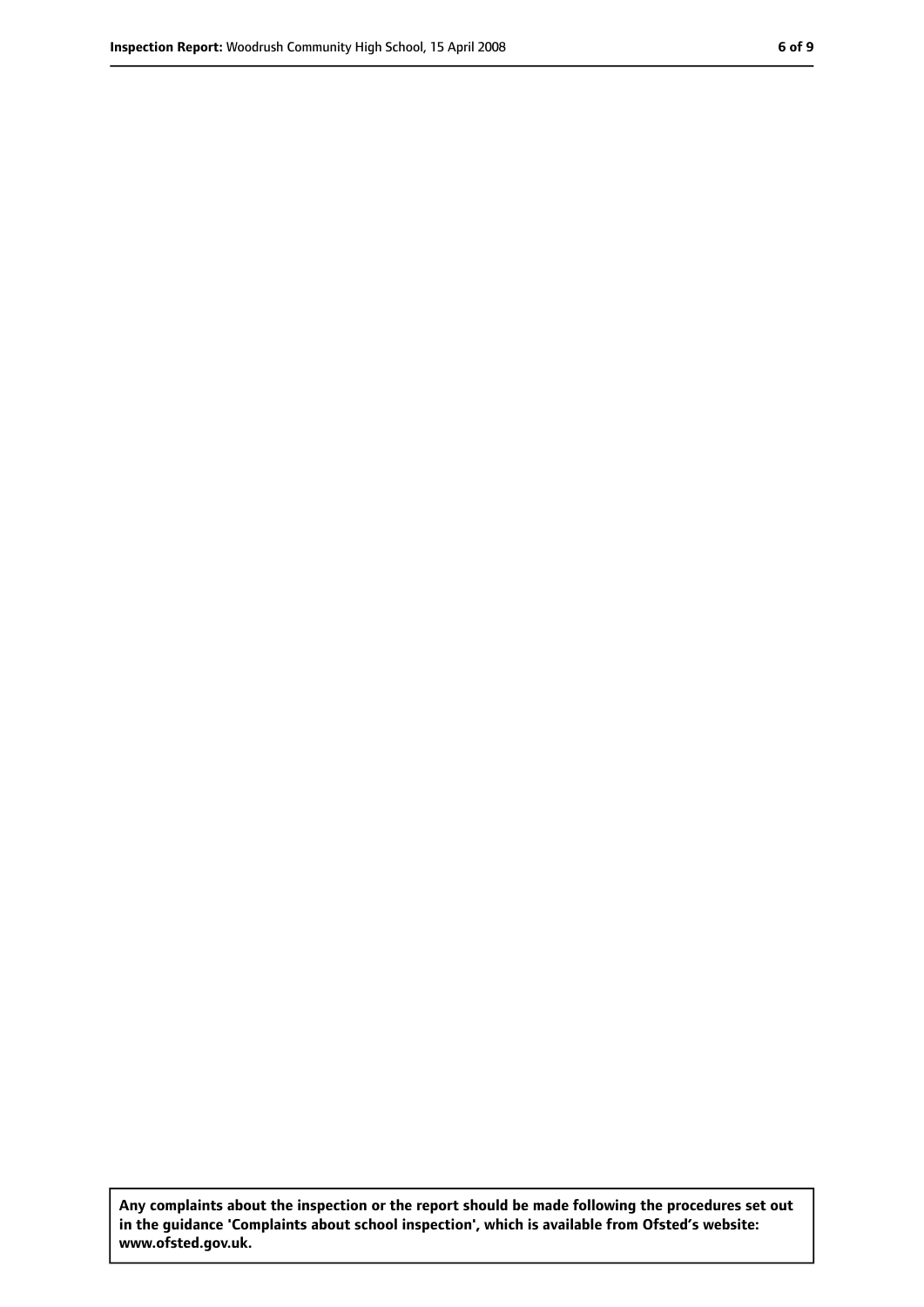#### **Annex A**

# **Inspection judgements**

| Key to judgements: grade 1 is outstanding, grade 2 good, grade 3 | <b>School</b><br><b>Overall</b> | $16-19$ |
|------------------------------------------------------------------|---------------------------------|---------|
| satisfactory, and grade 4 inadequate                             |                                 |         |

## **Overall effectiveness**

| How effective, efficient and inclusive is the provision of<br>education, integrated care and any extended services in meeting<br>the needs of learners? |     |     |
|---------------------------------------------------------------------------------------------------------------------------------------------------------|-----|-----|
| Effective steps have been taken to promote improvement since<br>the last inspection                                                                     | Yes | Yes |
| How well does the school work in partnership with others to<br>promote learners' well-being?                                                            |     |     |
| The capacity to make any necessary improvements                                                                                                         |     |     |

### **Achievement and standards**

| How well do learners achieve?                                                                               |  |
|-------------------------------------------------------------------------------------------------------------|--|
| The standards <sup>1</sup> reached by learners                                                              |  |
| How well learners make progress, taking account of any significant<br>variations between groups of learners |  |
| How well learners with learning difficulties and disabilities make<br>progress                              |  |

## **Personal development and well-being**

| How good is the overall personal development and<br>well-being of the learners?                                  |  |
|------------------------------------------------------------------------------------------------------------------|--|
| The extent of learners' spiritual, moral, social and cultural                                                    |  |
| development                                                                                                      |  |
| The extent to which learners adopt healthy lifestyles                                                            |  |
| The extent to which learners adopt safe practices                                                                |  |
| How well learners enjoy their education                                                                          |  |
| The attendance of learners                                                                                       |  |
| The behaviour of learners                                                                                        |  |
| The extent to which learners make a positive contribution to<br>the community                                    |  |
| How well learners develop workplace and other skills that will<br>contribute to their future economic well-being |  |

# **The quality of provision**

| How effective are teaching and learning in meeting the<br>full range of the learners' needs?          |    |
|-------------------------------------------------------------------------------------------------------|----|
| How well do the curriculum and other activities meet the<br>range of needs and interests of learners? | ્ર |
| How well are learners cared for, guided and supported?                                                |    |

 $^1$  Grade 1 - Exceptionally and consistently high; Grade 2 - Generally above average with none significantly below average; Grade 3 - Broadly average to below average; Grade 4 - Exceptionally low.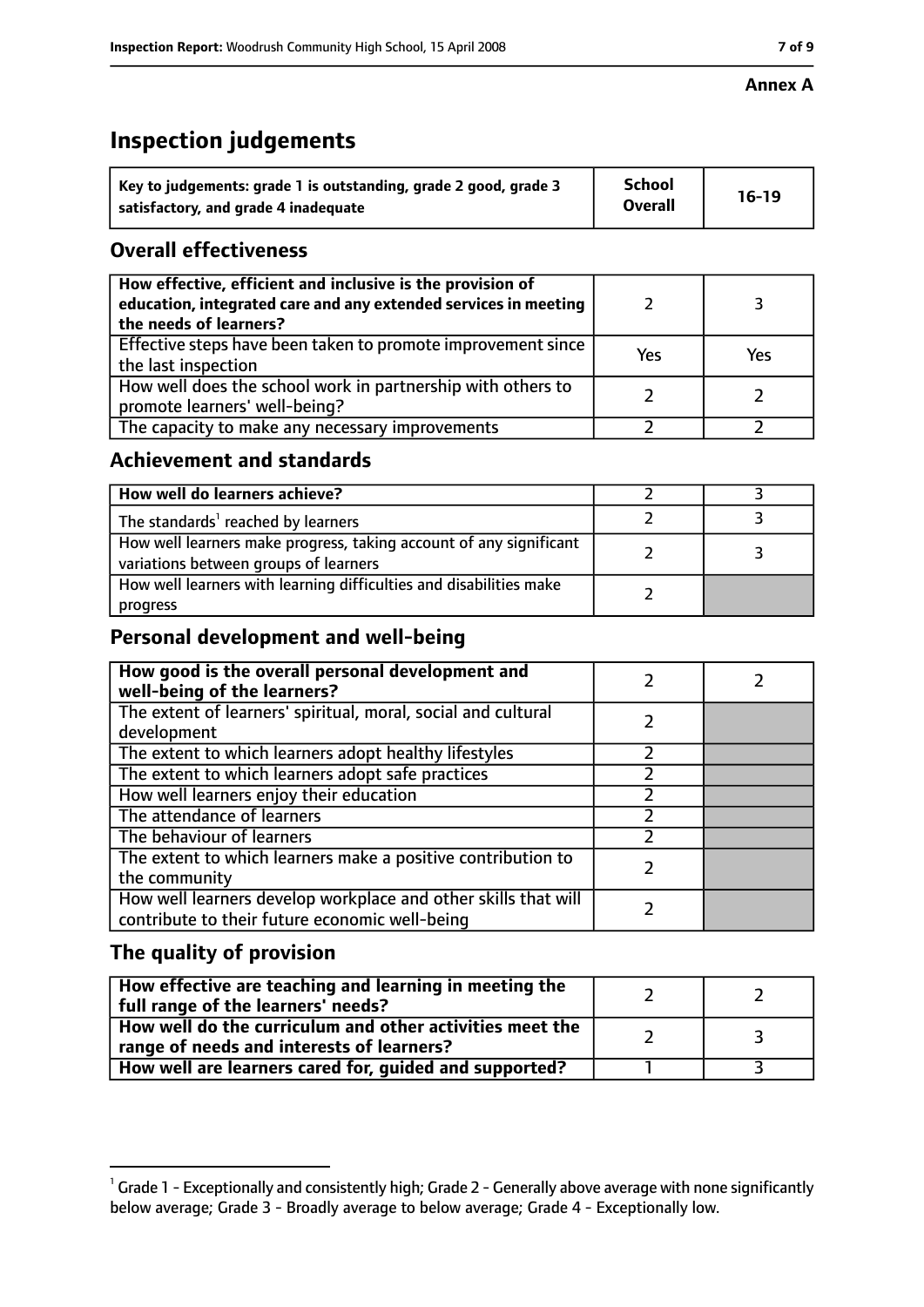#### **Annex A**

# **Leadership and management**

| How effective are leadership and management in raising<br>achievement and supporting all learners?                                                 | 2             |     |
|----------------------------------------------------------------------------------------------------------------------------------------------------|---------------|-----|
| How effectively leaders and managers at all levels set clear<br>direction leading to improvement and promote high quality of<br>care and education | $\mathcal{P}$ |     |
| How effectively leaders and managers use challenging targets<br>to raise standards                                                                 | $\mathcal{P}$ |     |
| The effectiveness of the school's self-evaluation                                                                                                  | フ             |     |
| How well equality of opportunity is promoted and discrimination<br>tackled so that all learners achieve as well as they can                        | 7             |     |
| How effectively and efficiently resources, including staff, are<br>deployed to achieve value for money                                             | 2             |     |
| The extent to which governors and other supervisory boards<br>discharge their responsibilities                                                     | 3             |     |
| Do procedures for safeguarding learners meet current<br>qovernment requirements?                                                                   | Yes           | Yes |
| Does this school require special measures?                                                                                                         | No            |     |
| Does this school require a notice to improve?                                                                                                      | <b>No</b>     |     |